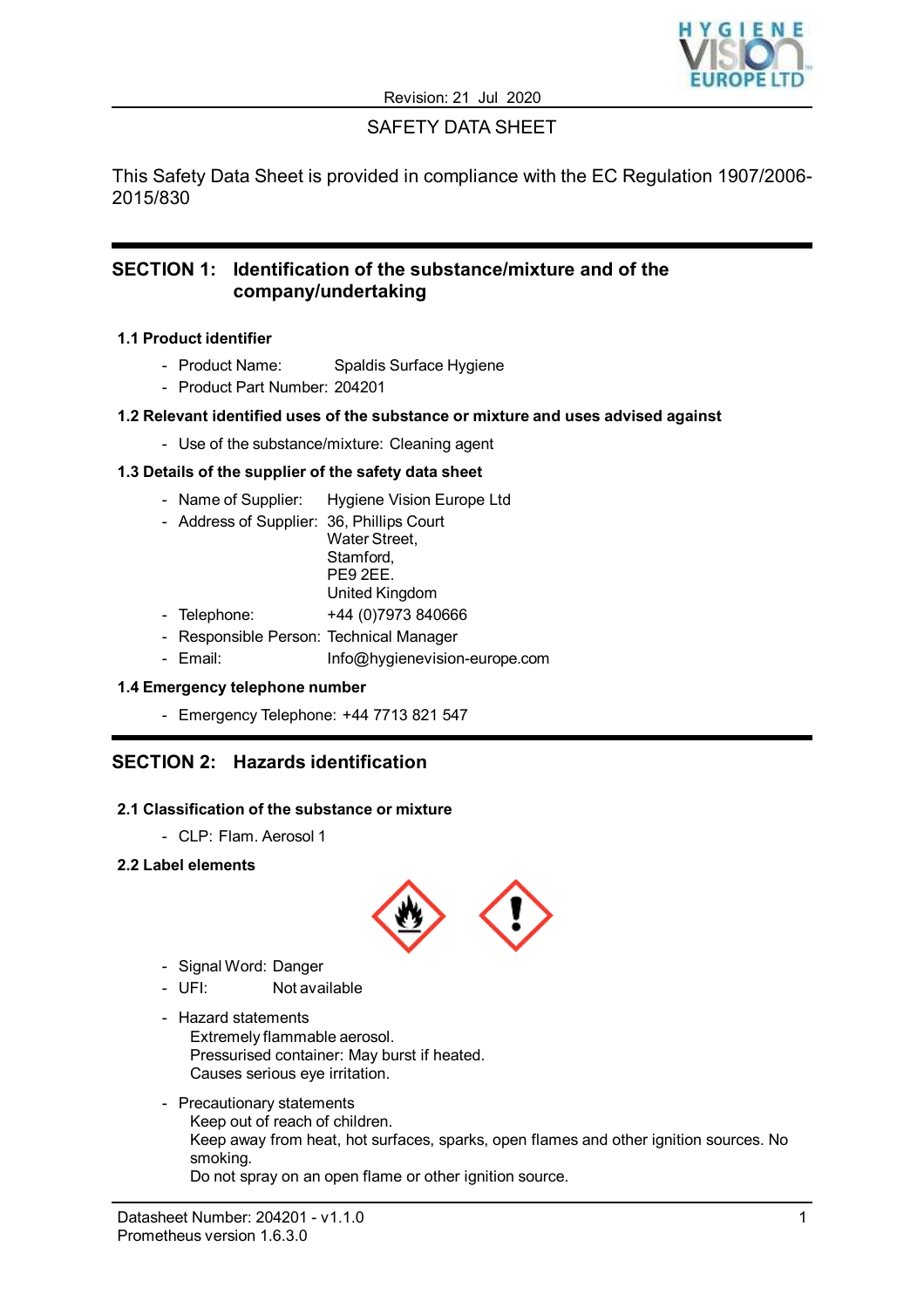

# **SECTION 2: Hazards identification (....)**

Do not pierce or burn, even after use. Do not breathe dust/fume/gas/mist/vapours/spray. Protect from sunlight. Do no expose to temperatures exceeding 50°C/ 122°F. Use only outdoors or in a well-ventilated area. IF IN EYES: Rinse cautiously with water for several minutes. Remove contact lenses, if present and easy to do. Continue rinsing. If eye irritation persists: Get medical advice/attention.

## **2.3 Other hazards**

# **SECTION 3: Composition/information on ingredients**

### **3.2 Mixtures**

| <b>Chemical Name</b>                              | <b>CAS Number</b> | <b>EC Number</b> | Concentration | Categories                                 | <b>H</b> Statements |
|---------------------------------------------------|-------------------|------------------|---------------|--------------------------------------------|---------------------|
| Ethanol;<br>Ethyl Alcohol                         | 64-17-5           | 200-578-6        | 65-85%        | Flam. Lig. 2                               | H <sub>225</sub> .  |
| Propan-2-ol;<br>Isopropyl Alcohol;<br>Isopropanol | 67-63-0           | 200-661-7        | $2 - 10%$     | Flam. Lig. 2,<br>Eye Irrit. 2,<br>STOT SE3 | H225.H319.H336.     |

## **SECTION 4: First aid measures**

## **4.1 Description of first aid measures**

- Contact with eyes

IF IN EYES: Rinse cautiously with water for several minutes. Remove contact lenses, if present and easy to do. Continue rinsing. If eye irritation persists: Get medical advice/attention.

- Contact with skin

Seek medical attention if irritation persists

Not required when used as directed. Wash hands after handling the product.

- Ingestion

If swallowed, do not induce vomiting: seek medical advice immediately and show this container or label

Never give anything by mouth to an unconscious person

If you feel unwell, seek medical advice (show the label where possible) Rinse mouth.

- Inhalation

Vapours or aerosols may cause irritation of eyes, nose and respiratory tract IF INHALED: Remove person to fresh air and keep comfortable for breathing. If you feel unwell, seek medical advice (show the label where possible)

## **4.2 Most important symptoms and effects, both acute and delayed**

- No hazard expected under normal conditions of use
- Can cause damage to the eyes

### **4.3 Indication of any immediate medical attention and special treatment needed**

- Unlikely to occur when used as directed.

# **SECTION 5: Firefighting measures**

## **5.1 Extinguishing media**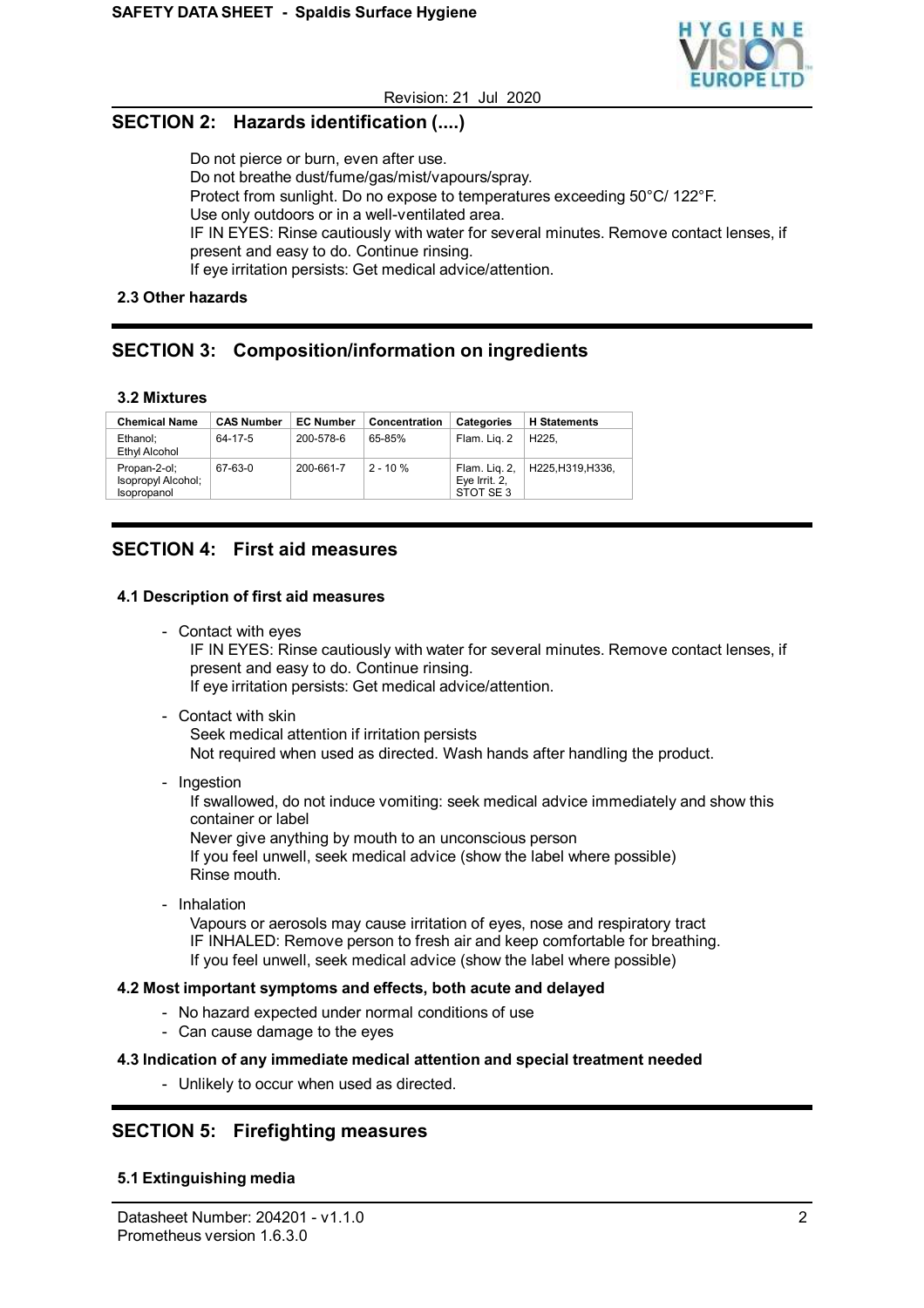

# **SECTION 5: Firefighting measures (....)**

- Do not use water jets
- In case of fire use water, alcohol resistant foam, carbon dioxide or dry agent
- In case of fire: use sand or earth to extinguish.

## **5.2 Special hazards arising from the substance or mixture**

- Pressurized aerosol container
- Smoke from fires is irritating. Take precautions to protect personnel from exposure
- Inform Fire Brigade of potential danger of exploding and rocketing cylinders

## **5.3 Advice for firefighters**

- Wear Breathing Apparatus
- Keep container(s) exposed to fire cool, by spraying with water

## **SECTION 6: Accidental release measures**

### **6.1 Personal precautions, protective equipment and emergency procedures**

- Keep away from heat, hot surfaces, sparks, open flames and other ignition sources. No smoking.
- Wear protective clothing as per section 8
- Evacuate the area

### **6.2 Environmental precautions**

- Avoid release to the environment.
- Do not allow to enter public sewers and watercourses
- If contamination of drainage systems or water courses is unavoidable, immediately inform appropriate authorities

### **6.3 Methods and material for containment and cleaning up**

- Absorb spillage in dry sand
- Absorb spillage in inert material and shovel up
- Ventilate area

### **6.4 Reference to other sections**

- See Section 8

# **SECTION 7: Handling and storage**

### **7.1 Precautions for safe handling**

- Apply according to good manufacturing and industrial hygiene practices with proper ventilation. Do not drink, eat or smoke while handling. Respect good personal hygiene.
- Ensure adequate ventilation
- [In case of inadequate ventilation] wear respiratory protection.
- Keep away from heat, hot surfaces, sparks, open flames and other ignition sources. No smoking.
- Do not spray on naked flame or any incandescent material
- Do not spray on an open flame or other ignition source.
- Forms hazardous decomposition products

## **7.2 Conditions for safe storage, including any incompatibilities**

- Avoid contact with acid
- Avoid contact with alkalis (strong bases)
- Keep away from oxidisers, heat, flames or ignition sources
- Keep cool.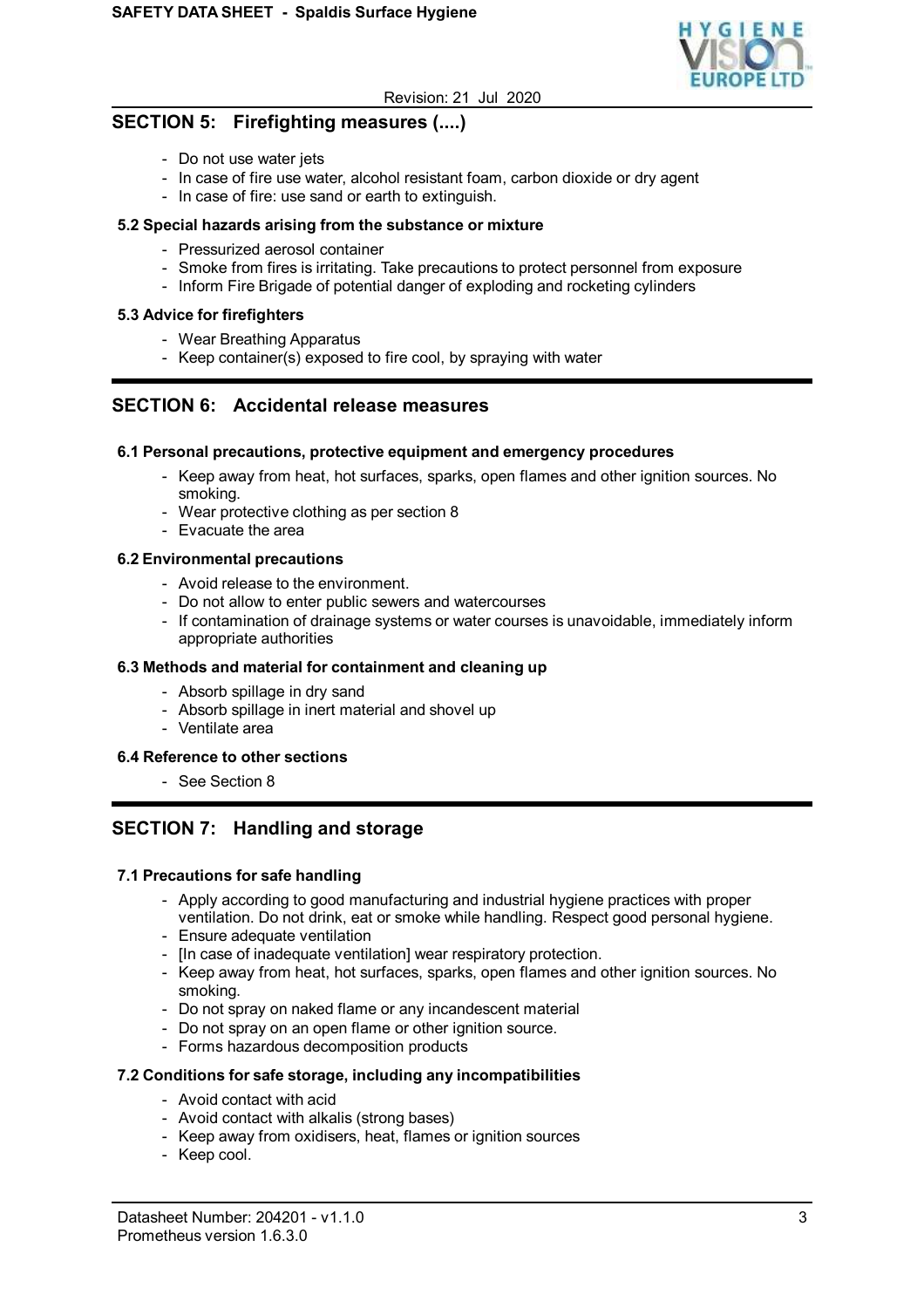

## **SECTION 7: Handling and storage (....)**

- Protect from sunlight. Do no expose to temperatures exceeding 50°C/ 122°F.

## **7.3 Specific end use(s)**

- Cleaning agent

# **SECTION 8: Exposure controls/personal protection**

## **8.1 Control parameters**

#### **Substances**

| <b>Chemical Name</b>                              | <b>CAS Number</b> | <b>WEL (short</b><br>term) | WEL (long term)                  |
|---------------------------------------------------|-------------------|----------------------------|----------------------------------|
| Liquified Petroleum Gas                           | 68476-85-7        | 1250 ppm 2180 mg/m3        | 1000 ppm 1750 mg/m3 (8 hour TWA) |
| Ethanol.<br>Ethyl Alcohol                         | 64-17-5           | $\overline{\phantom{a}}$   | 1000 ppm 1920 mg/m3 (8 hour TWA) |
| Propan-2-ol;<br>Isopropyl Alcohol;<br>Isopropanol | 67-63-0           | 500 ppm 1250 mg/m3         | 400 ppm 999 mg/m3 (8 hour TWA)   |

### **8.2 Exposure controls**

- Not required, but ensure adequate ventilation when using the product.
- Not required when used as directed. Wash hands after handling the product.
- Not required when used as directed.



- Apply according to good manufacturing and industrial hygiene practices with proper
- ventilation. Do not drink, eat or smoke while handling. Respect good personal hygiene.
- Wear nitrile gloves

## **SECTION 9: Physical and chemical properties**

### **9.1 Information on basic physical and chemical properties**

- Flammable aerosol.
- colourless
- Odour: Characteristic odour
- pH not known
- Boiling point not applicable
- Flash point not applicable
- Melting point not applicable
- Vapour pressure: 59 hPa at 20 deg C
- Density: 0.76 g/cm3 at 20 deg C
- Partition coefficient : n-Octanol/water not known

### **9.2 Other information**

- May form explosive vapour/air mixtures

## **SECTION 10: Stability and reactivity**

### **10.1 Reactivity**

- No hazardous reactions known if used for its intended purpose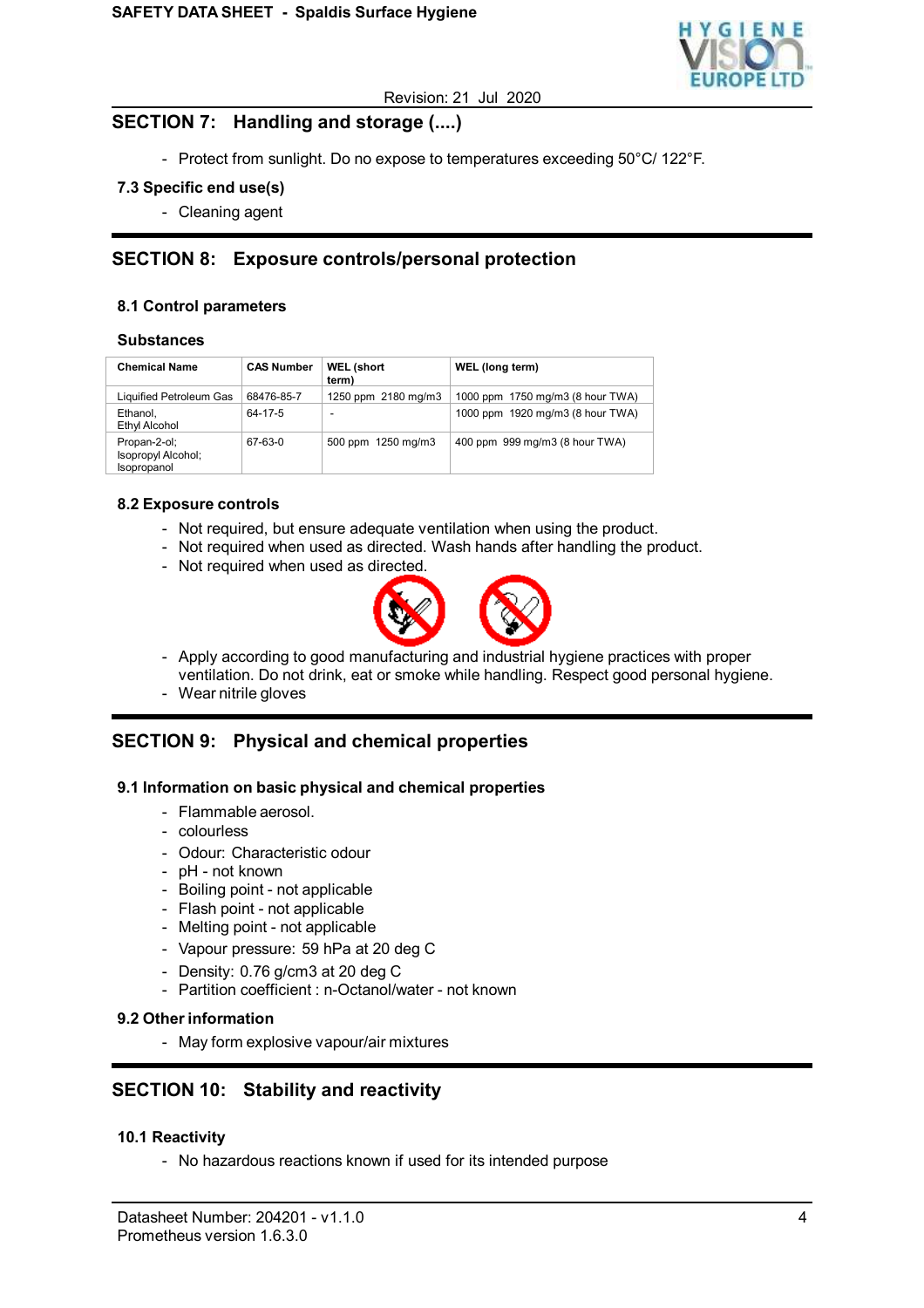

# **SECTION 10: Stability and reactivity (....)**

## **10.2 Chemical stability**

- Considered stable under normal conditions

## **10.3 Possibility of hazardous reactions**

- No hazardous reactions known if used for its intended purpose

### **10.4 Conditions to avoid**

- Avoid contact with acids and alkalis
- Keep away from heat and sources of ignition
- Keep away from naked flames, incandescent or hot surfaces
- Pressurised container: protect from sunlight and do not expose to temperatures exceeding 50 deg C

### **10.5 Incompatible materials**

- Incompatible with acids and alkalis
- Avoid contact with oxidising substances

## **10.6 Hazardous decomposition products**

- Decomposition products may include nitrogen and carbon oxides
- Decomposition products may include toxic and irritant fumes

# **SECTION 11: Toxicological information**

## **11.1 Information on toxicological effects**

## **Substances**

| <b>Chemical Name</b>                        | rat)       | LD50 (oral, LD50 (dermal,<br>rabbit) |
|---------------------------------------------|------------|--------------------------------------|
| Propan-2-ol; Isopropyl Alcohol; Isopropanol | 5840 mg/kg | 13900 mg/kg                          |

- Can cause damage to the eyes

# **SECTION 12: Ecological information**

### **12.1 Toxicity**

- Propan-2-ol; Isopropyl Alcohol; Isopropanol LC50 (Fathead minnow): 9640 mg/l (96hr)

### **12.2 Persistence and degradability**

- No information available

## **12.3 Bioaccumulative potential**

- No information available

## **12.4 Mobility in soil**

- No information available

## **12.5 Results of PBT and vPvB assessment**

- Not a PBT according to REACH Annex XIII

## **12.6 Other adverse effects**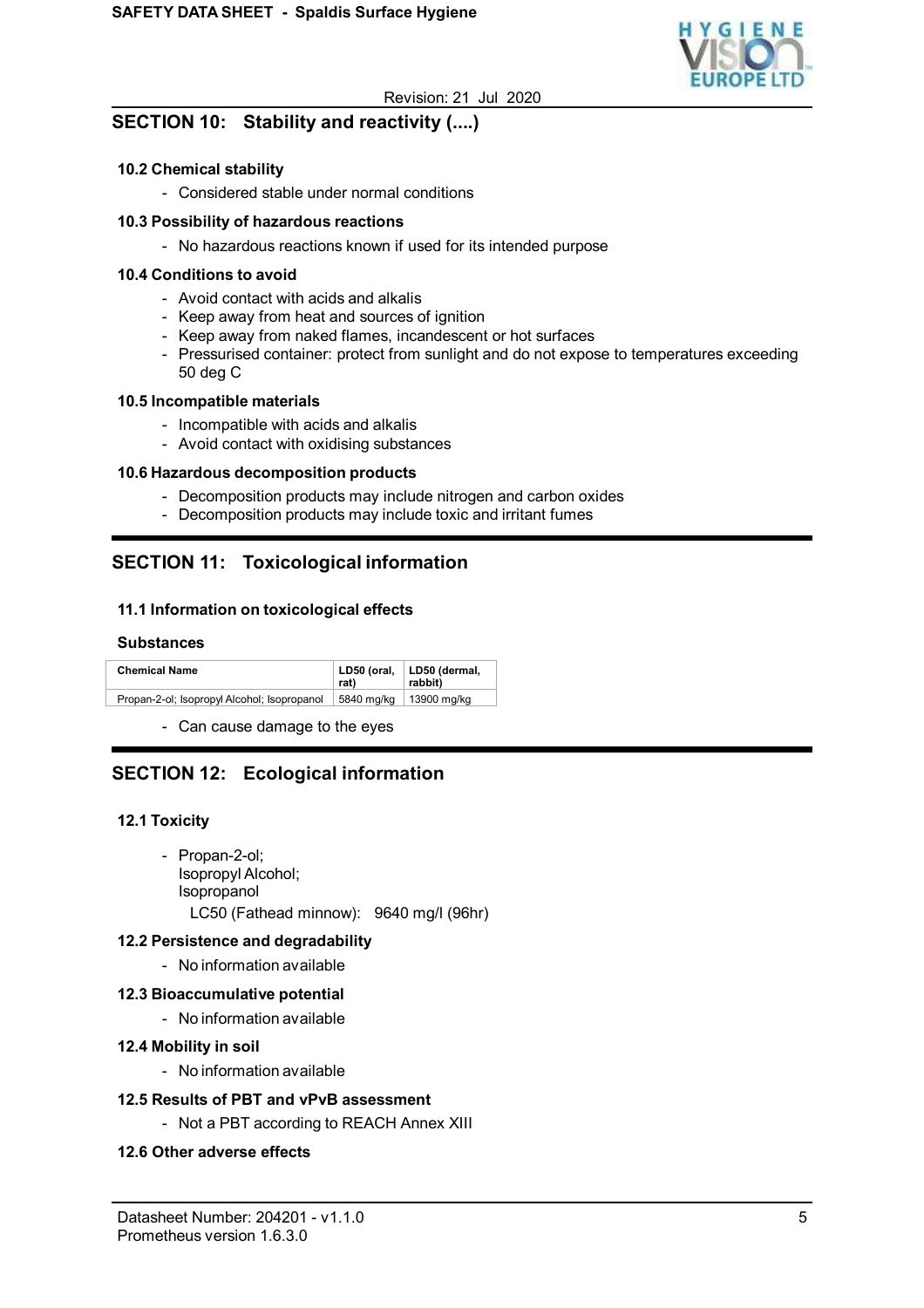

## **SECTION 12: Ecological information (....)**

- No information available

## **SECTION 13: Disposal considerations**

## **13.1 Waste treatment methods**

- Disposal should be in accordance with local, state or national legislation

## **SECTION 14: Transport information**



## **14.1 UN number**

- UN No.: 1950

## **14.2 Proper Shipping Name**

- Proper Shipping Name: AEROSOLS

### **14.3 Transport hazard class(es)**

- Hazard Class: 2
- "Limited Quantity"

## **14.4 Packing group**

- Packing Group: -

### **14.5 Road/Rail (ADR/RID)**

- ADR UN No.: 1950
- ADR Hazard Class: 2
- ADR Classification Code: 5F
- ADR Packing Group:
- Tunnel Code: D
- Goods are classed as "Limited Quantities" and are therefore exempt from ADR regulations. Check local local legislation for domestic transport.

### **14.6 Sea (IMDG)**

- IMDG EmS: F-D, S-U
- IMDG Hazard Class: 2.1
- IMDG Pack Group.: -

### **14.7 Environmental hazards**

- Not classified as hazardous for marine transport

### **14.8 Special precautions for user**

### **14.9 Transport in bulk according to Annex II of Marpol and the IBC Code**

- Not applicable

# **SECTION 15: Regulatory information**

### **15.1 Safety, health and environmental regulations/legislation specific for the substance or**